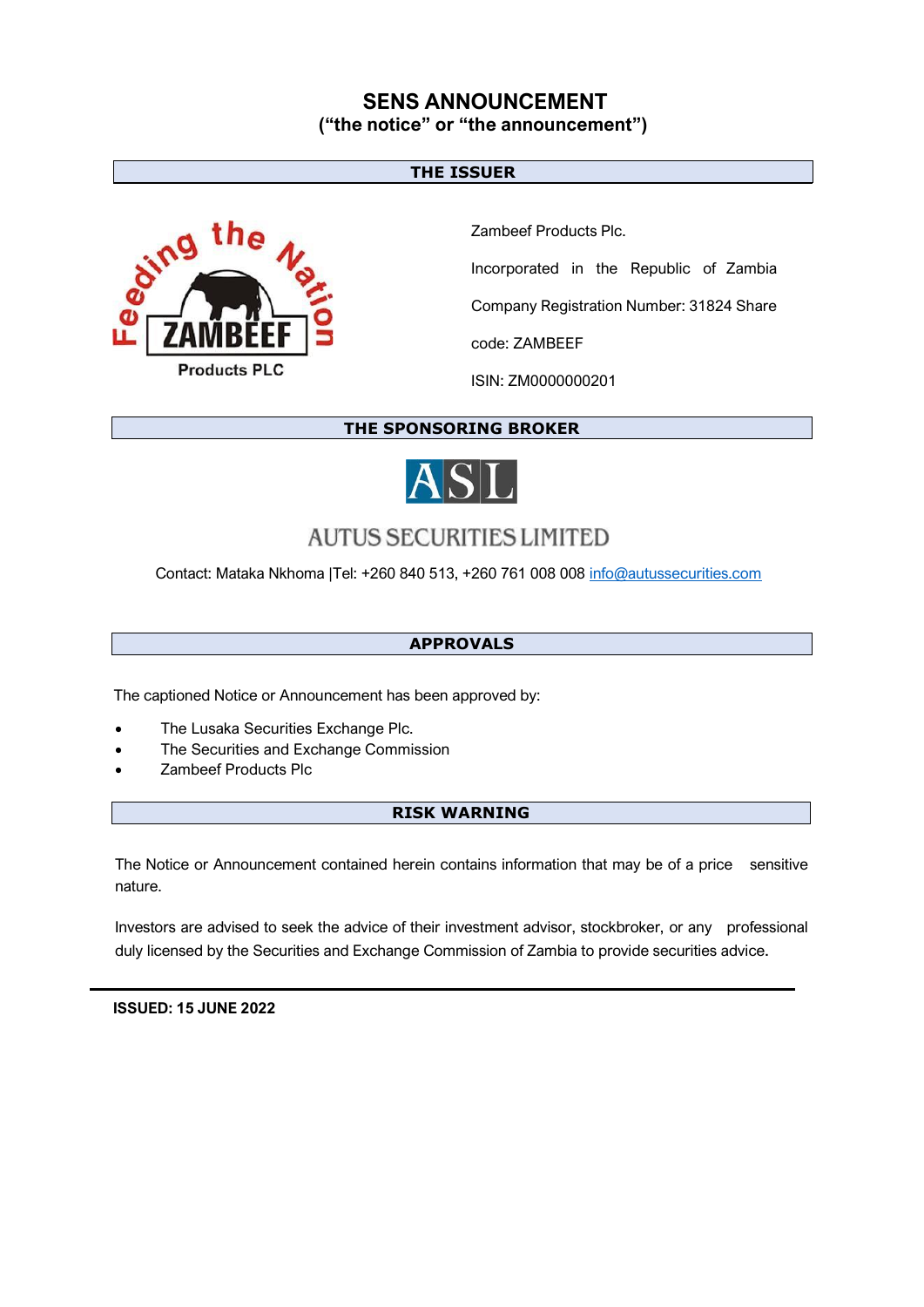

#### **Zambeef Products PLC** ("Zambeef" or the "Group") [INCORPORATED IN THE REPUBLIC OF ZAMBIA] COMPANY REGISTRATION NUMBER: 31824 SHARE CODE: ZAMBEEF ISIN: ZM0000000201

**In accordance with the requirements of the Securities & Exchange Act No. 41 of 2016, Zambeef Products PLC announces its unaudited results for the half-year period ended 31 March 2022**

| <b>ABRIDGED GROUP STATEMENT OF</b><br><b>COMPREHENSIVE INCOME</b>                    | 31-Mar-22             | 31-Mar-21             |
|--------------------------------------------------------------------------------------|-----------------------|-----------------------|
|                                                                                      | <b>Unaudited</b>      | <b>Unaudited</b>      |
|                                                                                      | ZMW'000s              | ZMW'000s              |
| <b>Revenue</b>                                                                       | 2,568,680             | 2,150,473             |
| Cost of sales                                                                        | (1,715,287)           | (1,411,049)           |
| <b>Gross profit</b>                                                                  | 853,393               | 739,424               |
| Administrative expenses                                                              | (622, 986)            | (584, 654)            |
| <b>Operating profit</b>                                                              | 230,407               | 154,770               |
| Share of loss equity accounted investment                                            | (1, 287)              | (915)                 |
| Profit from asset held for sale                                                      | 10.330                |                       |
| Exchange (losses)/gains on translating foreign<br>currency transactions and balances | 113                   | (42, 558)             |
| Finance costs                                                                        | (58, 413)             | (56, 360)             |
| Profit/(loss) before taxation                                                        | 181,150               | 54,937                |
| <b>Taxation charge</b>                                                               | (33, 587)             | (21, 846)             |
| Group profit for the period from continued<br>operations                             | 147,563               | 33,091                |
| Profit from discontinued operations                                                  |                       | 20,843                |
| Total profit/(loss) for the period                                                   | 147,563               | 53,934                |
| Group profit/(loss) attributable to:                                                 |                       |                       |
| Equity holders of the parent                                                         | 146,754               | 54,056                |
| Non-controlling interest                                                             | 809                   | (122)                 |
|                                                                                      | 147,563               | 53,934                |
| Other comprehensive income                                                           |                       |                       |
| Exchange gains/(losses) on translating<br>presentational currency                    | (28, 156)             | 117,226               |
|                                                                                      |                       |                       |
| Total comprehensive income for the period                                            | 119,407               | 171,160               |
| Equity holders of the parent                                                         | 121,786               | 173,523               |
| Non-controlling interest                                                             | (2, 379)              | (2, 363)              |
|                                                                                      | 119,407               | 171,160               |
|                                                                                      |                       |                       |
| <b>Earnings per share</b>                                                            |                       |                       |
|                                                                                      | <b>Ngwee</b><br>48.83 | <b>Ngwee</b><br>17.98 |

| <b>ABRIDGED GROUP STATEMENT OF</b><br><b>FINANCIAL POSITION</b> | 31-Mar-22        | 31-Mar-21        |
|-----------------------------------------------------------------|------------------|------------------|
|                                                                 | <b>Unaudited</b> | <b>Unaudited</b> |
| <b>ASSETS</b>                                                   | <b>ZMW'000s</b>  | ZMW'000s         |
| Goodwill                                                        | 166,801          | 166,801          |
| Property, plant and equipment                                   | 3,092,010        | 3,419,935        |
| <b>Biological assets</b>                                        | 718,383          | 689,646          |
| Inventories                                                     | 972,887          | 906,914          |
| Trade and other receivables                                     | 187,309          | 149,606          |
| Assets held for disposal                                        | 167,577          | 175,654          |
| Cash and cash equivalents                                       | 226,654          | 83,678           |
| <b>Other Assets</b>                                             | 59,964           | 76,340           |
| <b>Total assets</b>                                             | 5,591,585        | 5,668,574        |
| <b>EQUITY AND LIABILITIES</b>                                   |                  |                  |
| Reserves                                                        | 3,961,394        | 3,941,379        |
| Long-Term Interest-bearing liabilities                          | 146,667          | 124,233          |
| Long-Term obligations under finance leases                      | 3,797            | 10,242           |
| Short-Term Interest-bearing liabilities                         | 239,231          | 359,159          |
| Short-Term obligations under finance leases                     | 6,012            | 16,446           |
| Trade and other payables                                        | 483,404          | 400,006          |
| <b>Bank overdrafts</b>                                          | 422,651          | 576,693          |
| Other equity and liabilities                                    | 328,429          | 240,416          |
| <b>Total equity and liabilities</b>                             | 5,591,585        | 5,668,574        |
|                                                                 |                  |                  |
| <b>ABRIDGED GROUP STATEMENT OF CASH FLOW</b>                    | 31-Mar-22        | 31-Mar-21        |
|                                                                 | <b>Unaudited</b> | <b>Unaudited</b> |
|                                                                 | <b>ZMW'000s</b>  | <b>ZMW'000s</b>  |
| Net cash (outflow)/inflow from/on operating activities          | 258,329          | (33, 911)        |
| Net cash (outflow)/inflow on investing activities               | (62, 247)        | (57, 582)        |
| Net Cash (outflow)/inflow from financing activities             | (178, 182)       | (150, 206)       |
| Increase/(decrease) in cash and cash equivalents                | 17,900           | (241, 699)       |
| Effects of exchange gains on balances held                      | 74,768           | (14, 407)        |
| Cash and cash equivalents at the beginning of the period        | (288, 665)       | (236, 909)       |
| Cash and cash equivalents at the end of the period              | (195,997)        | (493,015)        |
|                                                                 |                  |                  |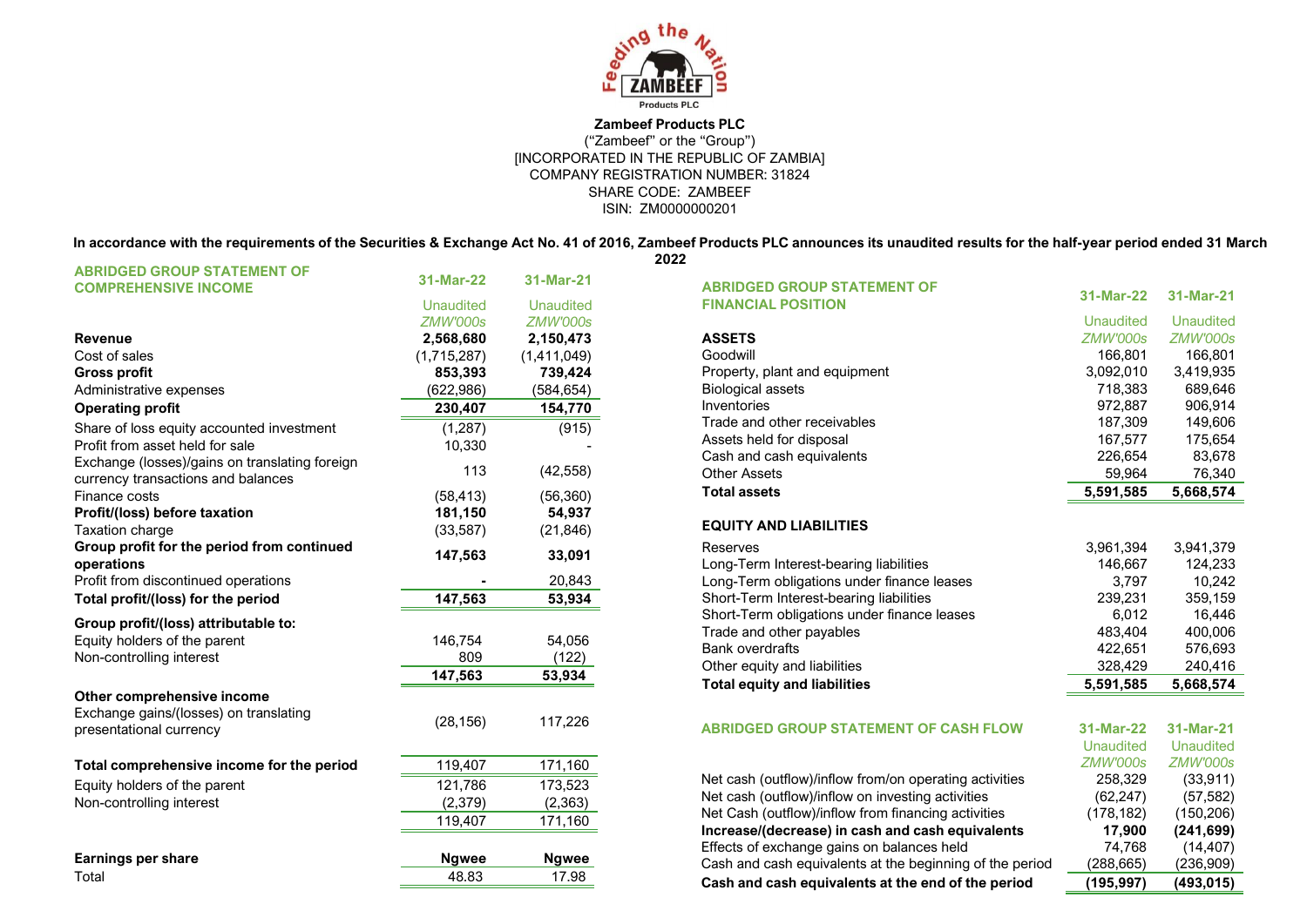#### **CONSOLIDATED STATEMENT OF CHANGES IN EQUITY FOR THE 6-MONTH PERIOD ENDED 31 MARCH 2022**

| ZMW'000                                                  | Issued share<br>capital | Share<br>premium | Preference<br>share capital | Foreign exchange<br>reserve | Revaluation<br>reserve | Retained<br>earnings | Total attributable to<br>owners of the parent | Minority<br>interest | Total equity |
|----------------------------------------------------------|-------------------------|------------------|-----------------------------|-----------------------------|------------------------|----------------------|-----------------------------------------------|----------------------|--------------|
| At 30 September 2021                                     | 3,006                   | 1,125,012        | 1,000                       | 720,131                     | 1,315,739              | 679,718              | 3,844,606                                     | (2,619)              | 3,841,987    |
| Profit for the period                                    |                         |                  |                             |                             |                        | 146,754              | 146,754                                       | 809                  | 147,563      |
| <b>Transfer of surplus depreciation</b>                  |                         |                  |                             |                             | (25, 711)              | 25,711               |                                               |                      |              |
| Other comprehensive income                               |                         |                  |                             |                             |                        |                      |                                               |                      |              |
| Remeasurement of leases                                  |                         |                  |                             |                             |                        |                      |                                               |                      |              |
| Exchange gains on translating<br>presentational currency |                         |                  |                             | (24, 968)                   |                        |                      | (24, 968)                                     | (3, 188)             | (28, 156)    |
| Total comprehensive income for                           |                         |                  |                             |                             |                        |                      |                                               |                      |              |
| the period                                               |                         |                  |                             | (24, 968)                   | (25, 711)              | 172,465              | 121.786                                       | (2,379)              | 119.407      |
| At 31 March 2022                                         | 3,006                   | 1,125,012        | 1.000                       | 695,163                     | 1,290,028              | 852,183              | 3,966,392                                     | (4,998)              | 3,961,394    |

#### **Performance Overview**

- The period saw relative macroeconomic stability with the kwacha appreciating relative to the US Dollar and inflation on a steady downward trajectory. However, input costs to our livestock divisions increased as a result of increasing commodity prices and fuel costs. Together with a tight monetary policy, this resulted in constrained consumer spending which affected the demand for our products
- However, the Group posted results that were ahead of market expectations, driven by good performance in our cropping and stockfeed division and continued focus on cost control.
- Market Share gains and increased Layer feed prices in our stock feed business resulted in increased profitability and sustained margins.
- The Group faced margin pressure arising from a rise in input costs such as Soya and energy across our value chains. However, our diversified portfolio of brands and vertically integrated businesses ensured the impact is balanced across the divisions, thereby enabling the overall group to profitability growth.

#### **Strategic Focus**

• Our strategic focus remains to optimise our asset utilisation and maximise returns. We remain committed to focusing on our existing core businesses, in which we strive to be the best in class, continued divesture of non-core assets and a fit for purpose people strategy. As part of delivering on our strategic imperatives, the business will progressively turn to towards capacity expansion opportunities across our business, which will see increased profitability in the medium to long term.

#### **Outlook**

- We anticipate macro-economic stability for Zambia to continue over the medium term supported by improved investor sentiment, elevated copper prices and the possibility of an International Monetary Fund supported debt management program.
- Our strong brands will help us maintain customer loyalty while the vertically integrated business model positions us well to secure both supply and a market for our products. The future recovery in the economy and a strong management team have positioned us well for improved stakeholder value creation in the coming years.

#### **Key Financial Highlights**

- Revenue was ZMW2.6 billion (USD148 million) and we achieved a gross profit of ZMW853 million (USD49 million), respectively 19% and 15% above the prior year in kwacha terms, and up by 45% and 40% in US dollar terms, respectively. Performance improvements in USD terms was due to underlying performance and the appreciation of the kwacha (Average rate across the half year under review K17.34/USD compared to K20.98/USD in the previous corresponding period).
- The group delivered operating profit of ZMW230.5 million (USD13.2 million), equating to a growth of 49% in kwacha terms and 80% in USD terms, compared with ZMW154.8 million (USD7.4million) in HY2020.
- The Group's strong performance was driven by performance in the Cropping and Milling divisions. Management continued optimising top line growth through revenue management initiatives while the continued cost control measures helped deliver strong Earnings Before Interest Taxes, Depreciation and Amortisation (EBITDA), and improved operating leverage.
- Market share gains in our feed milling business resulted in increased profitability and sustained margins while improved commodity pricing drove performance in our Cropping business.